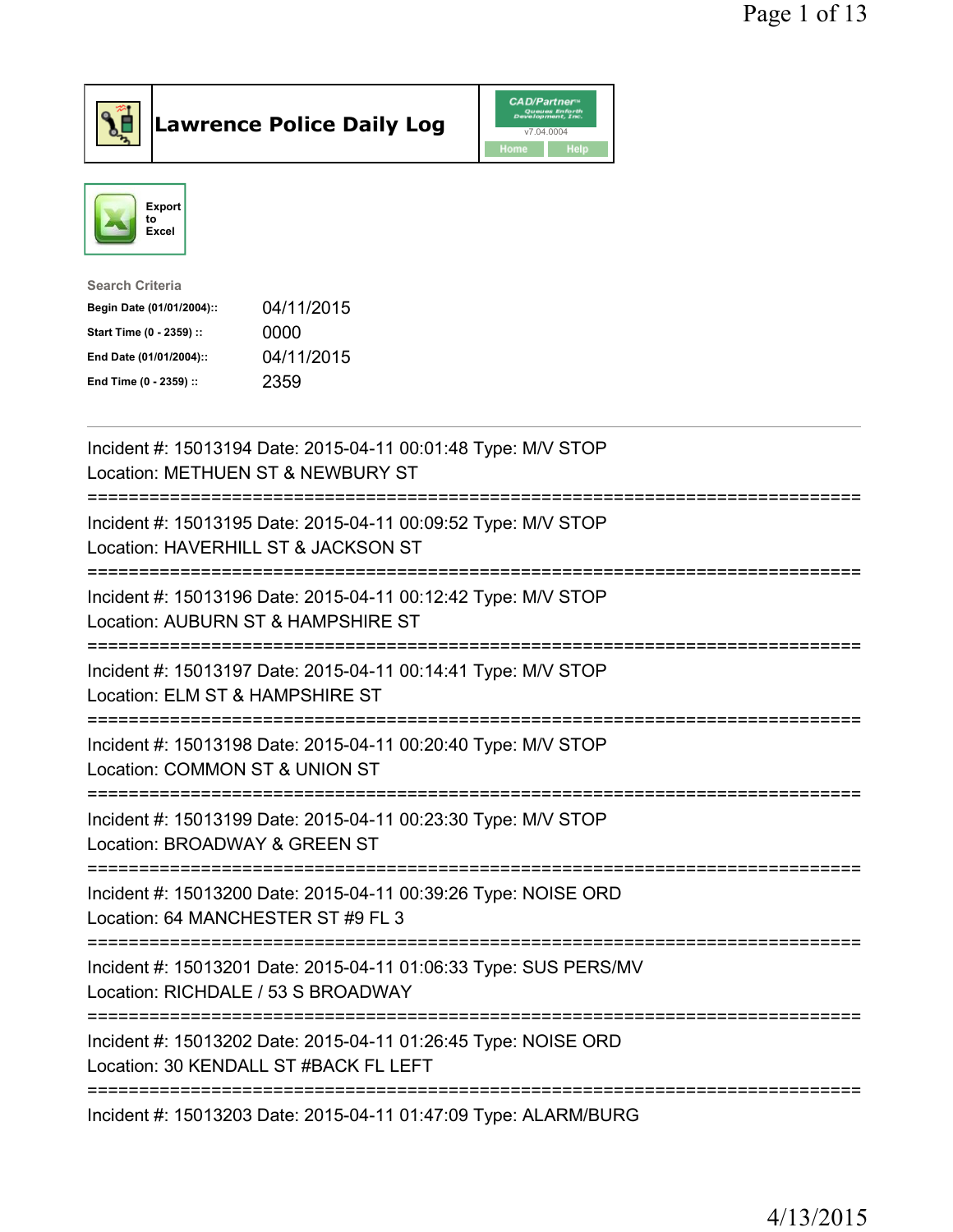Location: ARLINGTON SCHOOL / 150 ARLINGTON ST =========================================================================== Incident #: 15013204 Date: 2015-04-11 01:50:37 Type: NOISE ORD Location: 52 MARGIN ST #4 =========================================================================== Incident #: 15013205 Date: 2015-04-11 01:53:08 Type: M/V STOP Location: MELROSE ST & WATER ST =========================================================================== Incident #: 15013206 Date: 2015-04-11 01:57:58 Type: M/V STOP Location: 28 FLORENCE ST =========================================================================== Incident #: 15013207 Date: 2015-04-11 02:10:59 Type: ALARMS Location: BRANCO THE FLORIST / 89 ESSEX ST =========================================================================== Incident #: 15013208 Date: 2015-04-11 02:12:34 Type: FIGHT Location: TERRA LUNA CAFE / 225 ESSEX ST =========================================================================== Incident #: 15013209 Date: 2015-04-11 02:15:49 Type: M/V STOP Location: BRADFORD ST & BROADWAY =========================================================================== Incident #: 15013210 Date: 2015-04-11 02:24:29 Type: M/V STOP Location: FRANKLIN ST & LOWELL ST =========================================================================== Incident #: 15013211 Date: 2015-04-11 02:32:01 Type: DISORDERLY Location: SAM'S FOOD STORE / 389 BROADWAY =========================================================================== Incident #: 15013212 Date: 2015-04-11 02:35:16 Type: SHOTS FIRED Location: 126 CROSS ST =========================================================================== Incident #: 15013213 Date: 2015-04-11 02:49:24 Type: NOISE ORD Location: 24 MAY ST FL 1 =========================================================================== Incident #: 15013214 Date: 2015-04-11 02:49:26 Type: MEDIC SUPPORT Location: 52 MARGIN ST #4 =========================================================================== Incident #: 15013215 Date: 2015-04-11 02:53:36 Type: M/V STOP Location: BROADWAY & TREMONT ST =========================================================================== Incident #: 15013216 Date: 2015-04-11 02:54:55 Type: DOMESTIC/PAST Location: 25 BENNINGTON ST =========================================================================== Incident #: 15013217 Date: 2015-04-11 03:03:30 Type: DISTURBANCE Location: 2 MELROSE ST FL 3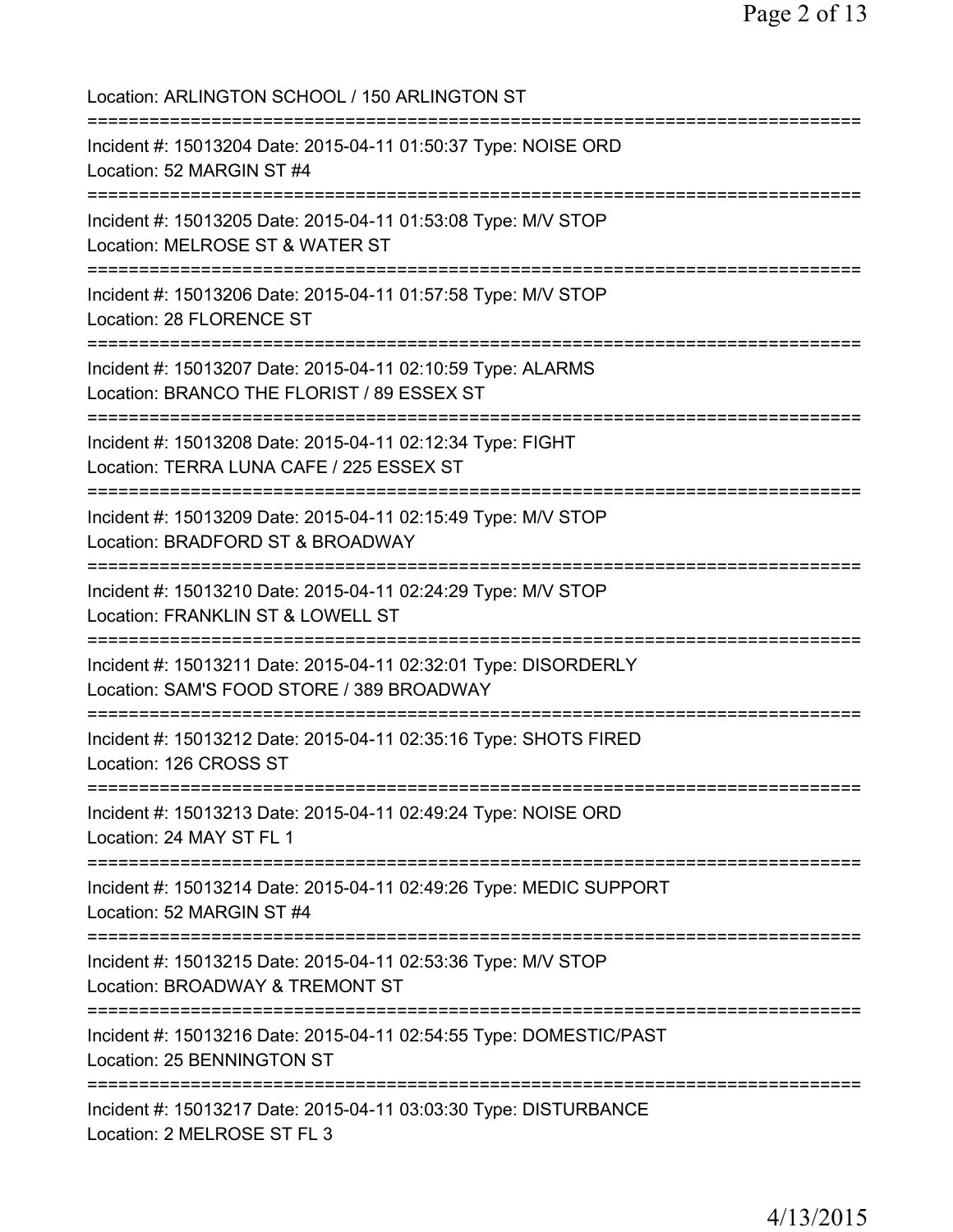| Incident #: 15013218 Date: 2015-04-11 03:04:00 Type: ALARMS<br>Location: DUNKIN DONUTS / 50 S BROADWAY                                 |
|----------------------------------------------------------------------------------------------------------------------------------------|
| Incident #: 15013219 Date: 2015-04-11 03:15:13 Type: SEX OFF. PAST<br>Location: 2 WASHINGTON ST                                        |
| Incident #: 15013220 Date: 2015-04-11 03:17:01 Type: SHOTS FIRED<br>Location: 4 ARLITT CT                                              |
| Incident #: 15013221 Date: 2015-04-11 03:17:56 Type: DISTURBANCE<br>Location: 2 ARLITT CT<br>-----------------------                   |
| Incident #: 15013222 Date: 2015-04-11 03:27:52 Type: M/V STOP<br>Location: ARLINGTON ST & LAWRENCE ST                                  |
| Incident #: 15013223 Date: 2015-04-11 03:36:34 Type: AUTO ACC/NO PI<br>Location: AMESBURY ST & COMMON ST                               |
| Incident #: 15013224 Date: 2015-04-11 03:38:57 Type: SHOTS FIRED<br>Location: 119 WILLOW ST                                            |
| Incident #: 15013225 Date: 2015-04-11 03:50:43 Type: DISTURBANCE<br>Location: 4 ARLITT CT                                              |
| Incident #: 15013226 Date: 2015-04-11 03:52:33 Type: DISTURBANCE<br>Location: 2 MELROST ST FL 3                                        |
| Incident #: 15013227 Date: 2015-04-11 03:54:57 Type: M/V STOP<br>Location: BROADWAY & VALLEY ST                                        |
| ===========================<br>Incident #: 15013228 Date: 2015-04-11 04:16:37 Type: DISORDERLY<br>Location: DENNYS / 160 WINTHROP AV   |
| ===============================<br>Incident #: 15013229 Date: 2015-04-11 04:39:24 Type: UNWANTEDGUEST<br>Location: 445 ANDOVER ST FL 3 |
| Incident #: 15013230 Date: 2015-04-11 05:26:02 Type: DISTURBANCE<br>Location: ARLINGTON ST & WALNUT ST                                 |
| Incident #: 15013231 Date: 2015-04-11 05:47:38 Type: NEIGHBOR PROB<br>Location: 45 BROOKFIELD ST                                       |
|                                                                                                                                        |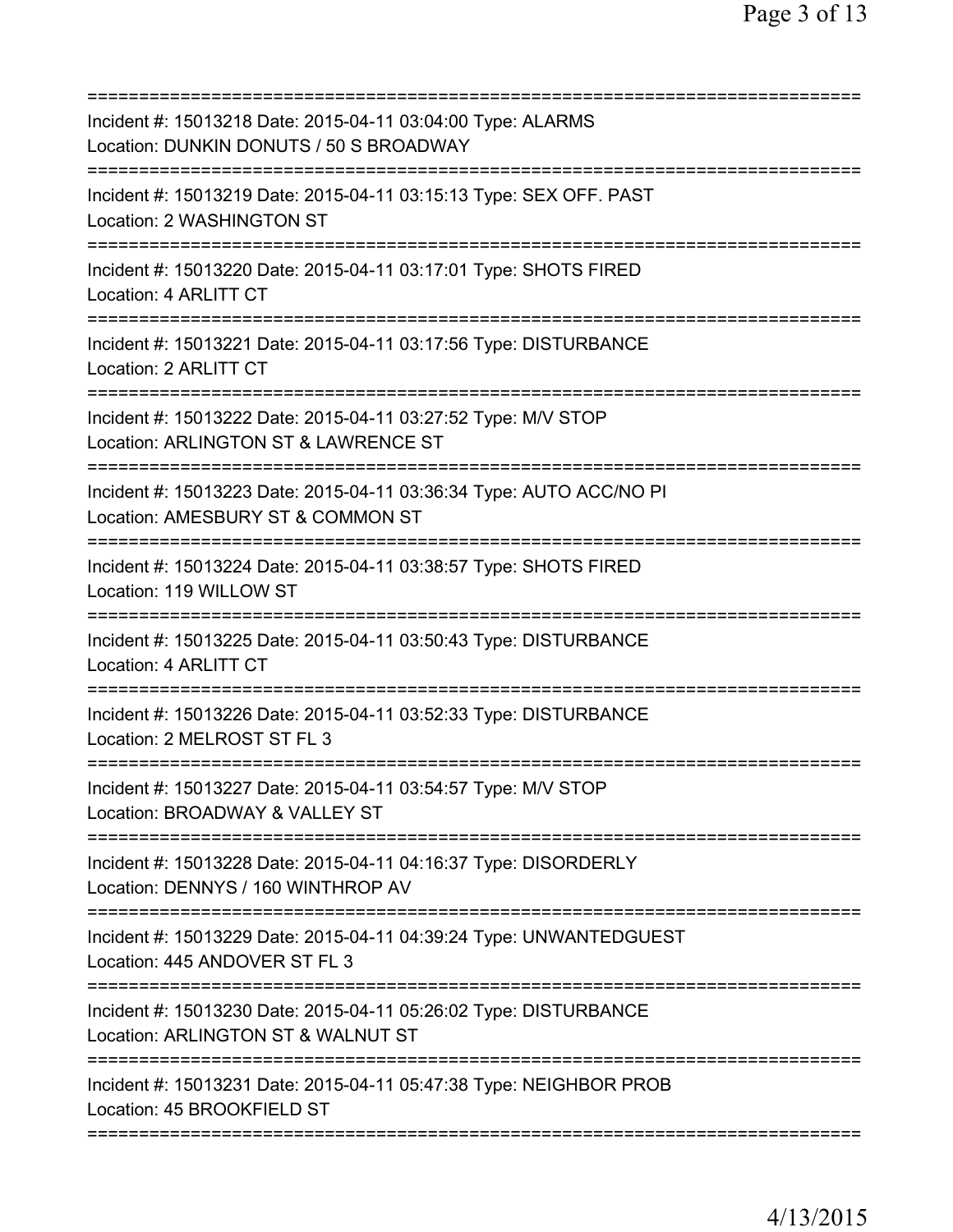Page 4 of 13

| Incident #: 15013232 Date: 2015-04-11 06:04:41 Type: ALARMS<br>Location: HAFFNER'S CORPORATE OFFICE / 2 INTERNATIONAL WY                                        |
|-----------------------------------------------------------------------------------------------------------------------------------------------------------------|
| Incident #: 15013233 Date: 2015-04-11 06:07:48 Type: MV/BLOCKING<br>Location: 472 HAMPSHIRE ST                                                                  |
| Incident #: 15013234 Date: 2015-04-11 06:08:17 Type: MAL DAMAGE<br>Location: 115 BEACON AV                                                                      |
| Incident #: 15013235 Date: 2015-04-11 06:19:55 Type: ALARM/BURG<br>Location: SALS / 354 MERRIMACK ST                                                            |
| Incident #: 15013236 Date: 2015-04-11 06:21:30 Type: ALARM/BURG<br>Location: MOTA RESIDENCE / 285 ESSEX ST #2C                                                  |
| Incident #: 15013237 Date: 2015-04-11 06:28:40 Type: M/V STOP<br>Location: HAMPSHIRE ST & MYRTLE ST                                                             |
| Incident #: 15013238 Date: 2015-04-11 06:38:51 Type: CK WELL BEING<br>Location: 269 S BROADWAY FL 3                                                             |
| ============<br>Incident #: 15013239 Date: 2015-04-11 06:44:45 Type: M/V STOP<br>Location: OSGOOD ST                                                            |
| Incident #: 15013240 Date: 2015-04-11 06:46:25 Type: M/V STOP<br>Location: ANDOVER ST & BEACON ST                                                               |
| Incident #: 15013241 Date: 2015-04-11 06:55:07 Type: M/V STOP<br><b>Location: N PARISH RD</b>                                                                   |
| =================================<br>============================<br>Incident #: 15013242 Date: 2015-04-11 07:08:30 Type: PARK & WALK<br>Location: 205 BROADWAY |
| Incident #: 15013243 Date: 2015-04-11 07:23:17 Type: SUS PERS/MV<br>Location: 205 BROADWAY                                                                      |
| Incident #: 15013244 Date: 2015-04-11 07:30:52 Type: M/V STOP<br><b>Location: WINTHROP AVE</b>                                                                  |
| Incident #: 15013245 Date: 2015-04-11 07:57:45 Type: INVEST CONT<br>Location: 116 BUNKERHILL ST                                                                 |
| Incident #: 15013246 Date: 2015-04-11 08:06:33 Type: ADMININSTR                                                                                                 |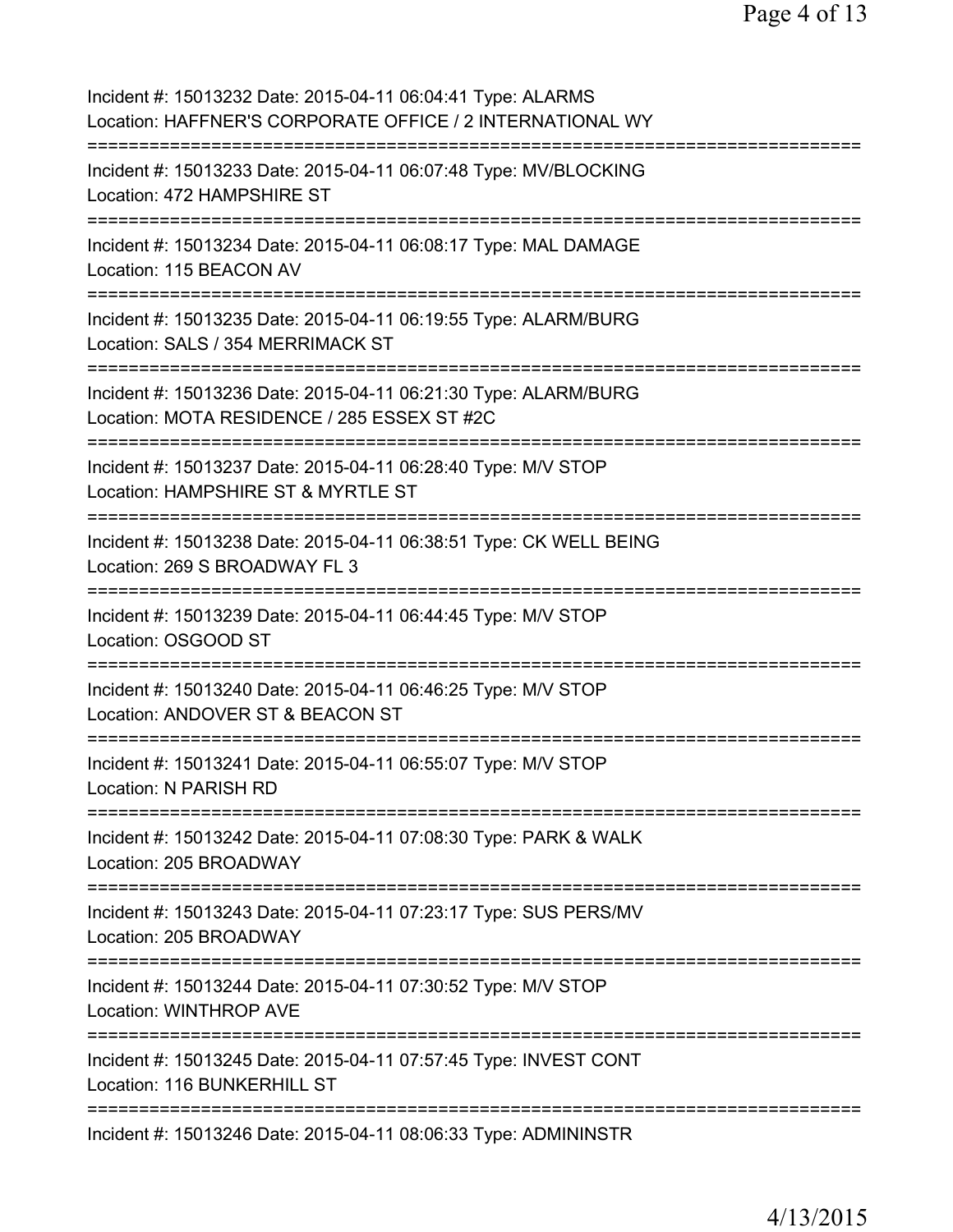| Location: 90 LOWELL ST<br>======================================                                                                  |
|-----------------------------------------------------------------------------------------------------------------------------------|
| Incident #: 15013247 Date: 2015-04-11 08:32:51 Type: AUTO ACC/NO PI<br>Location: 15 BIRCH ST                                      |
| Incident #: 15013248 Date: 2015-04-11 08:37:46 Type: ALARMS<br>Location: 3 J MARKET / 88 AUBURN ST<br>:========================== |
| Incident #: 15013249 Date: 2015-04-11 08:57:31 Type: ADMININSTR<br>Location: 90 LOWELL ST<br>=========================            |
| Incident #: 15013250 Date: 2015-04-11 09:09:40 Type: ALARM/BURG<br>Location: 200 COMMON ST                                        |
| Incident #: 15013251 Date: 2015-04-11 09:20:27 Type: GENERAL SERV<br>Location: 66 DUCKETT AV                                      |
| Incident #: 15013252 Date: 2015-04-11 09:24:28 Type: ALARM/BURG<br>Location: SOUTH LAWRENCE EAST SCHOOL / 165 CRAWFORD ST         |
| Incident #: 15013253 Date: 2015-04-11 09:30:55 Type: B&E/PROG<br>Location: 137 BYRON AV                                           |
| Incident #: 15013254 Date: 2015-04-11 09:34:39 Type: MAL DAMAGE<br>Location: 26 ABBOTT ST FL 1                                    |
| Incident #: 15013255 Date: 2015-04-11 09:46:53 Type: B&E/MV/PAST<br>Location: FOSTER ST & SALEM ST                                |
| Incident #: 15013256 Date: 2015-04-11 10:19:01 Type: DOMESTIC/PROG<br>Location: 445 ANDOVER ST FL 3RD                             |
| Incident #: 15013257 Date: 2015-04-11 10:32:15 Type: ALARM/BURG<br>Location: 80 SUNRAY ST                                         |
| Incident #: 15013258 Date: 2015-04-11 10:36:01 Type: MEDIC SUPPORT<br>Location: 200 PARKER ST #5                                  |
| Incident #: 15013259 Date: 2015-04-11 10:37:18 Type: DRUG OVERDOSE<br>Location: 200 PARKER ST #5                                  |
| Incident #: 15013260 Date: 2015-04-11 11:00:47 Type: M/V STOP<br>Location: LAWRENCE ST & OAK ST                                   |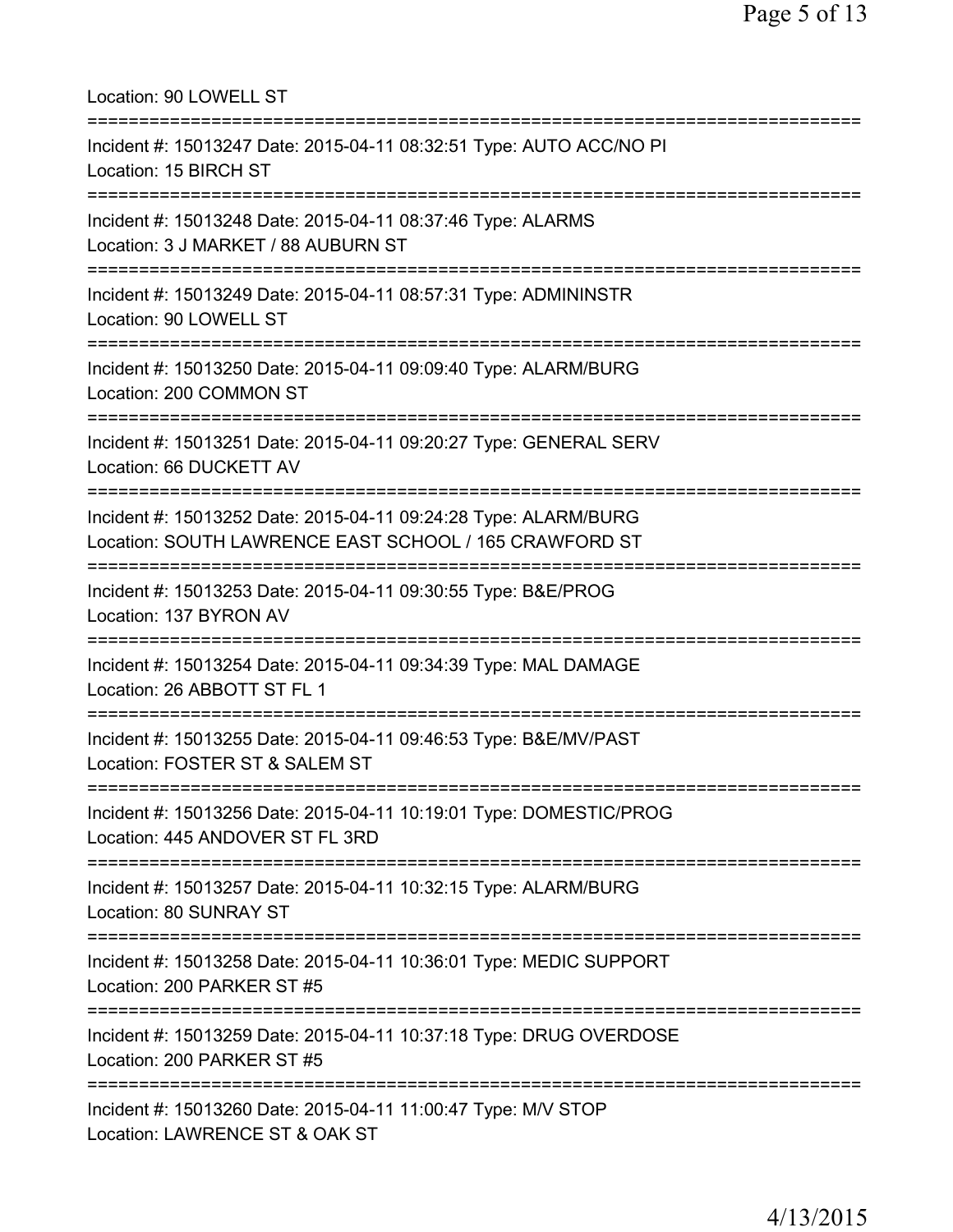| Incident #: 15013261 Date: 2015-04-11 11:10:36 Type: WARRANT SERVE<br>Location: 501 MT VERNON ST                             |
|------------------------------------------------------------------------------------------------------------------------------|
| Incident #: 15013262 Date: 2015-04-11 11:14:44 Type: SUS PERS/MV<br>Location: HEMLOCK ST & LAWRENCE ST                       |
| Incident #: 15013263 Date: 2015-04-11 11:19:11 Type: M/V STOP<br>Location: JACKSON ST & OAK ST<br>========================== |
| Incident #: 15013264 Date: 2015-04-11 11:24:22 Type: INVESTIGATION<br>Location: 25A BROMFIELD ST FL 3RD                      |
| Incident #: 15013265 Date: 2015-04-11 11:28:55 Type: 209A/SERVE<br>Location: 205 SARATOGA ST                                 |
| Incident #: 15013267 Date: 2015-04-11 11:37:57 Type: LARCENY/PAST<br>Location: 39 KNOX ST FL 3                               |
| Incident #: 15013266 Date: 2015-04-11 11:39:22 Type: MEDIC SUPPORT<br>Location: 262 E HAVERHILL ST #20<br>=========          |
| Incident #: 15013269 Date: 2015-04-11 11:41:48 Type: STOLEN PROP<br>Location: 4 ARLITT CT                                    |
| Incident #: 15013268 Date: 2015-04-11 11:44:56 Type: SUS PERS/MV<br>Location: BROADWAY & FLORENCE ST                         |
| Incident #: 15013270 Date: 2015-04-11 11:52:17 Type: UNWANTEDGUEST<br>Location: 205 BROADWAY                                 |
| Incident #: 15013271 Date: 2015-04-11 12:02:22 Type: UNKNOWN PROB<br>Location: 5 NEWTON ST #2                                |
| Incident #: 15013272 Date: 2015-04-11 12:20:58 Type: M/V STOP<br>Location: ESSEX ST & UNION ST                               |
| Incident #: 15013273 Date: 2015-04-11 12:22:56 Type: M/V STOP<br>Location: HAMPSHIRE ST & VALLEY ST                          |
| Incident #: 15013274 Date: 2015-04-11 12:23:40 Type: M/V STOP<br>Location: 661 ESSEX ST                                      |
|                                                                                                                              |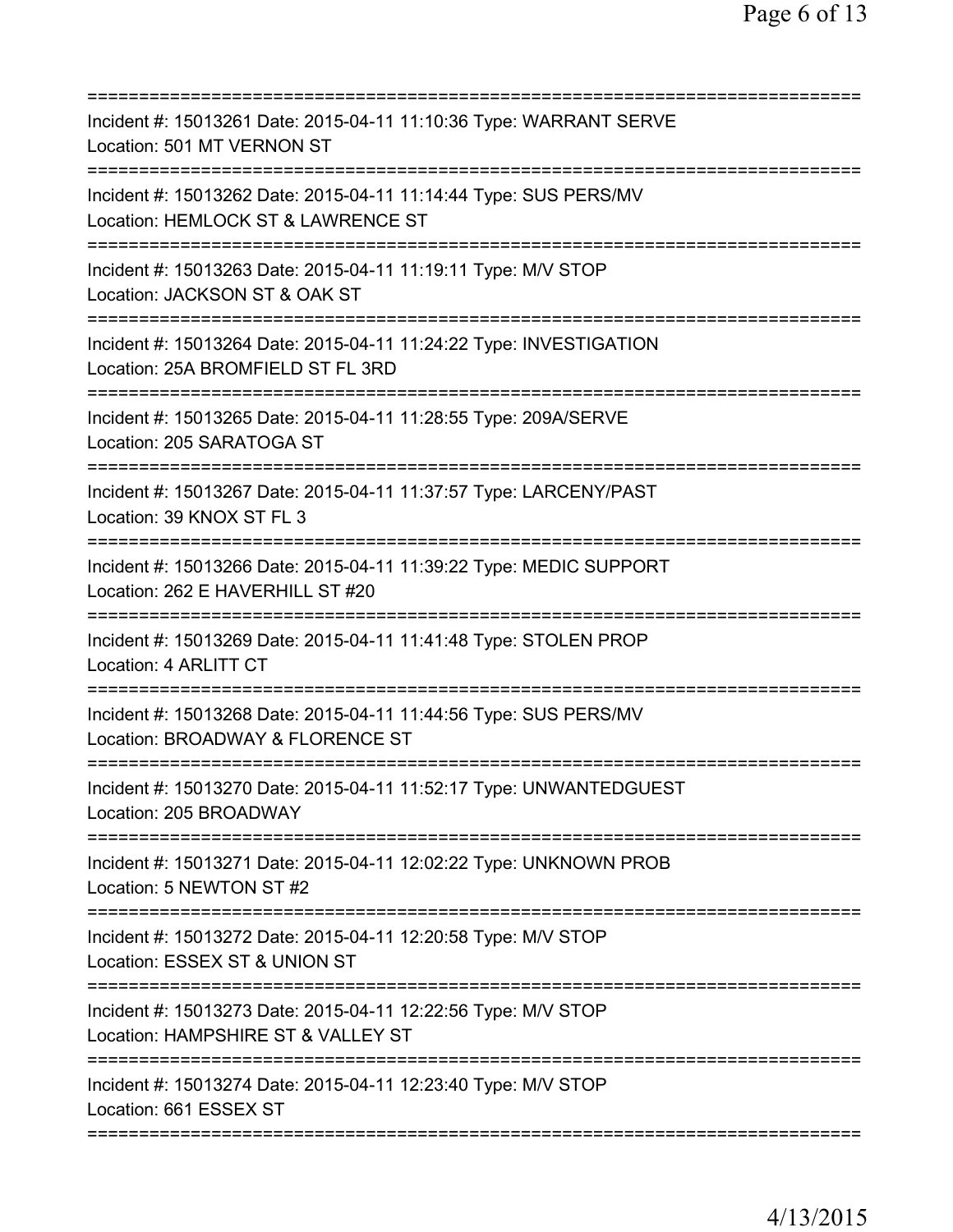| Incident #: 15013275 Date: 2015-04-11 12:26:23 Type: M/V STOP<br>Location: 431 HAMPSHIRE ST                                     |
|---------------------------------------------------------------------------------------------------------------------------------|
| Incident #: 15013276 Date: 2015-04-11 12:39:32 Type: M/V STOP<br>Location: EBLEN STORE / 490 ESSEX ST                           |
| Incident #: 15013277 Date: 2015-04-11 12:51:11 Type: A&B PAST<br>Location: 2 SARATOGA ST                                        |
| Incident #: 15013278 Date: 2015-04-11 12:54:57 Type: MAL DAMAGE<br>Location: 262 E HAVERHILL ST                                 |
| Incident #: 15013279 Date: 2015-04-11 13:07:47 Type: DOMESTIC/PAST<br>Location: 129 FARNHAM ST                                  |
| Incident #: 15013280 Date: 2015-04-11 13:15:46 Type: RECOV/STOL/MV<br>Location: 19 TEWKSBURY ST                                 |
| Incident #: 15013282 Date: 2015-04-11 13:30:58 Type: STOL/MV/PAS<br>Location: 103 BOXFORD ST                                    |
| Incident #: 15013281 Date: 2015-04-11 13:31:47 Type: M/V STOP<br>Location: 9 MYRTLE ST                                          |
| ================<br>Incident #: 15013283 Date: 2015-04-11 13:40:55 Type: AUTO ACC/NO PI<br>Location: AVON ST & E HAVERHILL ST   |
| Incident #: 15013284 Date: 2015-04-11 13:55:50 Type: AUTO ACC/PI<br>Location: 205 BROADWAY                                      |
| =============================<br>Incident #: 15013285 Date: 2015-04-11 14:02:12 Type: MV/BLOCKING<br><b>Location: MARGIN ST</b> |
| Incident #: 15013287 Date: 2015-04-11 14:30:21 Type: SUICIDE ATTEMPT<br>Location: 248 BROADWAY #409                             |
| Incident #: 15013286 Date: 2015-04-11 14:30:36 Type: DOMESTIC/PAST<br>Location: 129 FARNHAM ST                                  |
| Incident #: 15013288 Date: 2015-04-11 14:40:17 Type: SUS PERS/MV<br>Location: 7-ELEVEN / 360 BROADWAY                           |
| Incident #: 15013289 Date: 2015-04-11 14:41:16 Type: STOL/MV/PAS                                                                |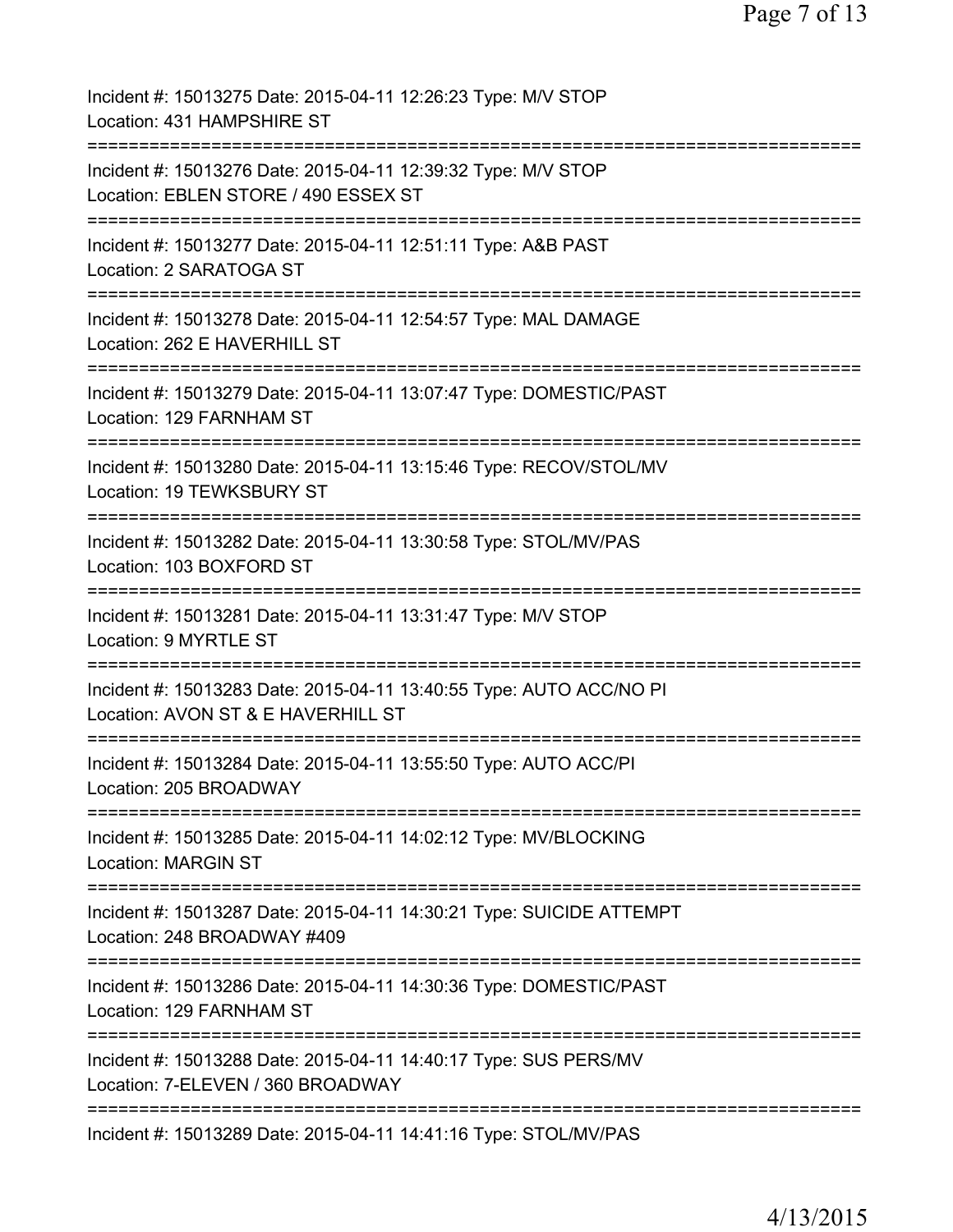Location: 188 WATER ST =========================================================================== Incident #: 15013290 Date: 2015-04-11 14:47:05 Type: DRUG VIO Location: AVON ST & E HAVERHILL ST =========================================================================== Incident #: 15013292 Date: 2015-04-11 15:04:40 Type: LARCENY/MV/PAST Location: 700 ESSEX ST =========================================================================== Incident #: 15013291 Date: 2015-04-11 15:08:54 Type: ALARM/BURG Location: MASONIC LODGE / 43 JACKSON ST =========================================================================== Incident #: 15013293 Date: 2015-04-11 15:31:54 Type: GENERAL SERV Location: DISCOUNT LIQUOR / 103 BROADWAY =========================================================================== Incident #: 15013294 Date: 2015-04-11 15:46:51 Type: KEEP PEACE Location: 32 LAWRENCE ST =========================================================================== Incident #: 15013295 Date: 2015-04-11 15:53:15 Type: UNKNOWN PROB Location: 202 BOXFORD ST =========================================================================== Incident #: 15013296 Date: 2015-04-11 16:11:23 Type: MEDIC SUPPORT Location: 216 ANDOVER ST =========================================================================== Incident #: 15013297 Date: 2015-04-11 16:12:25 Type: DRUG OVERDOSE Location: 169 LAWRENCE ST FL 1ST =========================================================================== Incident #: 15013298 Date: 2015-04-11 16:29:23 Type: NOISE ORD Location: BROOKFIELD ST & INMAN ST =========================================================================== Incident #: 15013299 Date: 2015-04-11 16:33:03 Type: CK WELL BEING Location: 42 MARBLE AV =========================================================================== Incident #: 15013300 Date: 2015-04-11 16:38:25 Type: DISTURBANCE Location: HAMPSHIRE ST & LAWRENCE ST =========================================================================== Incident #: 15013301 Date: 2015-04-11 16:42:21 Type: DISORDERLY Location: 277 WATER ST =========================================================================== Incident #: 15013302 Date: 2015-04-11 16:44:54 Type: 209A/SERVE Location: 405 ANDOVER ST #2 =========================================================================== Incident #: 15013303 Date: 2015-04-11 16:47:57 Type: DISTURBANCE Location: 37 CAMELLA TEOLI WY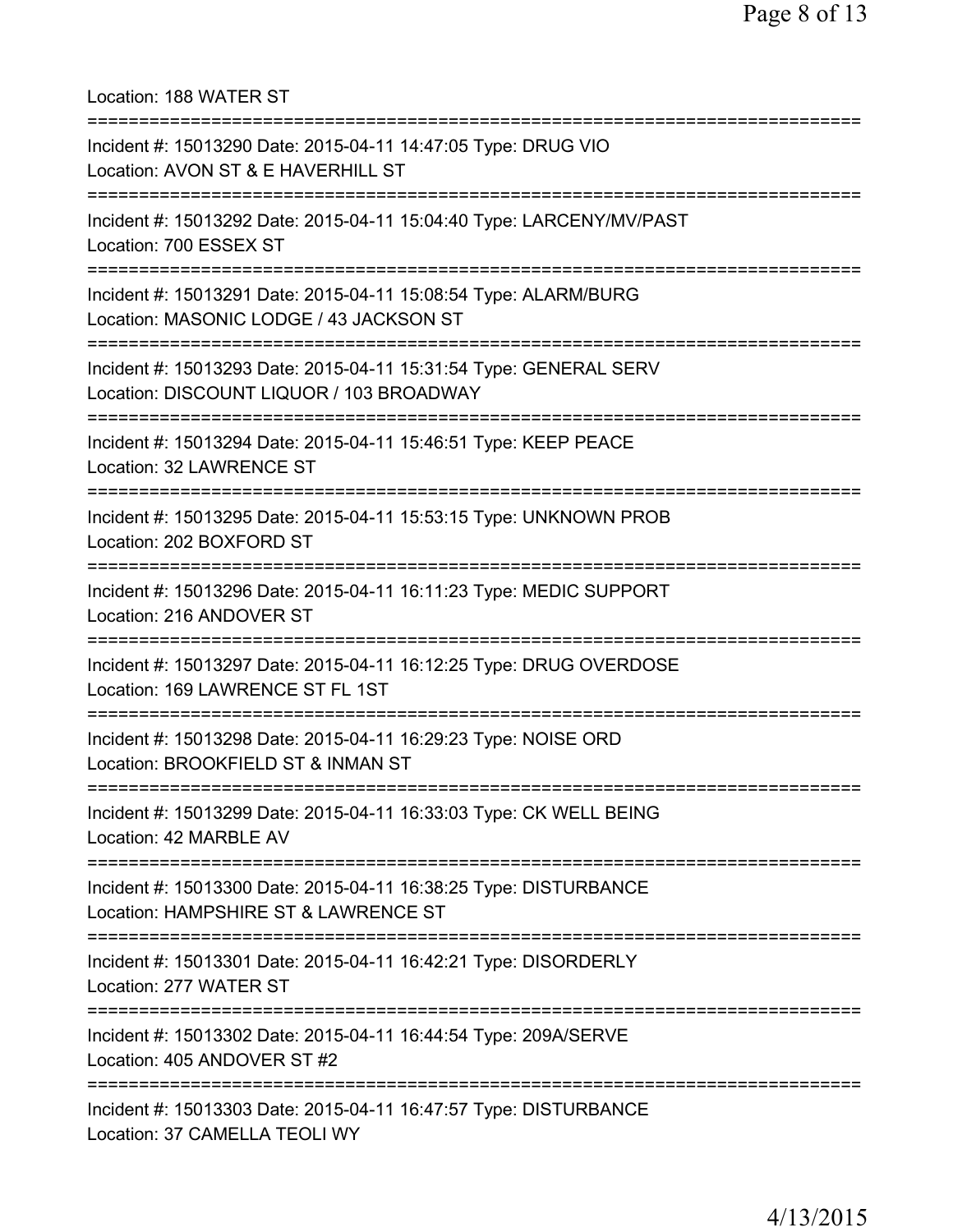| Incident #: 15013304 Date: 2015-04-11 16:47:59 Type: SUS PERS/MV<br>Location: 66 ABBOTT ST FL 1                                      |
|--------------------------------------------------------------------------------------------------------------------------------------|
| Incident #: 15013305 Date: 2015-04-11 16:56:45 Type: ALARM/BURG<br>Location: 393 CHESTNUT ST #112                                    |
| Incident #: 15013306 Date: 2015-04-11 16:59:38 Type: DISORDERLY<br>Location: 493 LOWELL ST                                           |
| Incident #: 15013307 Date: 2015-04-11 17:00:57 Type: M/V STOP<br>Location: LAWRENCE ST & LEBANON ST<br>============================= |
| Incident #: 15013308 Date: 2015-04-11 17:05:46 Type: ALARM/BURG<br>Location: 393 CHESTNUT ST #112                                    |
| Incident #: 15013309 Date: 2015-04-11 17:06:37 Type: DOMESTIC/PROG<br>Location: 116 MARSTON ST #B                                    |
| Incident #: 15013310 Date: 2015-04-11 17:11:33 Type: MEDIC SUPPORT<br>Location: 45 SPRINGFIELD ST #2                                 |
| Incident #: 15013311 Date: 2015-04-11 17:12:11 Type: KEEP PEACE<br>Location: 104 OLIVE AV                                            |
| Incident #: 15013312 Date: 2015-04-11 17:27:51 Type: UNWANTEDGUEST<br>Location: MCDONALDS / 50 BROADWAY                              |
| Incident #: 15013313 Date: 2015-04-11 17:37:10 Type: HIT & RUN M/V<br>Location: 30 SALEM ST                                          |
| Incident #: 15013314 Date: 2015-04-11 17:39:57 Type: KEEP PEACE<br>Location: 26 KINGSTON ST                                          |
| Incident #: 15013315 Date: 2015-04-11 17:42:41 Type: M/V STOP<br>Location: 360 MERRIMACK ST                                          |
| Incident #: 15013316 Date: 2015-04-11 17:54:52 Type: MEDIC SUPPORT<br>Location: 77 WARREN ST FL 1                                    |
| Incident #: 15013317 Date: 2015-04-11 17:58:29 Type: LARCENY/PAST<br>Location: 183 PARKER ST #4                                      |
|                                                                                                                                      |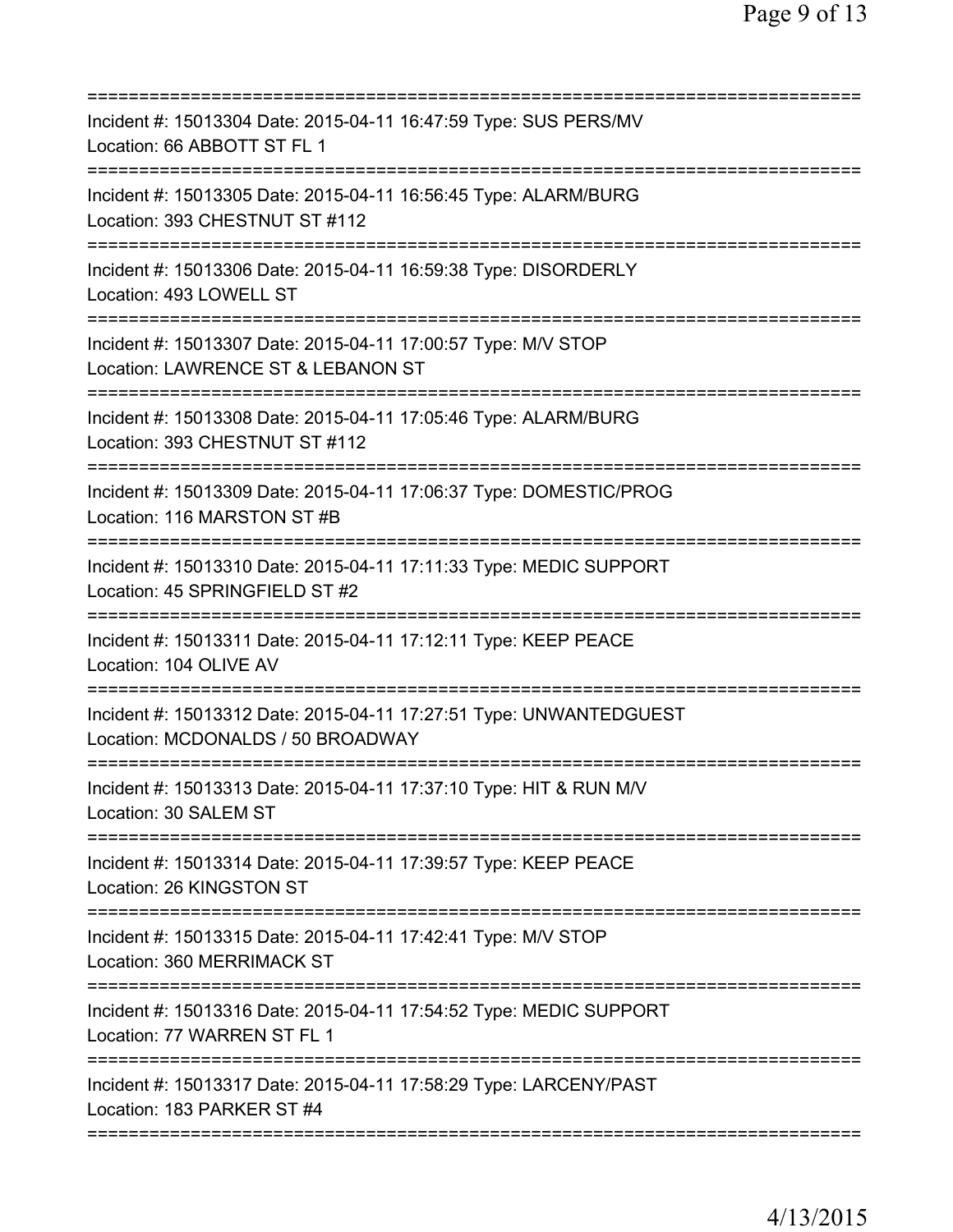| Incident #: 15013318 Date: 2015-04-11 18:03:29 Type: DRUG VIO<br>Location: 700 ESSEX ST                                                |
|----------------------------------------------------------------------------------------------------------------------------------------|
| Incident #: 15013319 Date: 2015-04-11 18:12:08 Type: M/V STOP<br>Location: 425 MARKET ST                                               |
| Incident #: 15013320 Date: 2015-04-11 18:12:56 Type: LOUD NOISE<br>Location: 73 AVON ST                                                |
| Incident #: 15013321 Date: 2015-04-11 18:16:38 Type: M/V STOP<br>Location: 425 MARKET ST                                               |
| Incident #: 15013322 Date: 2015-04-11 18:21:38 Type: NOISE ORD<br>Location: 77 EXETER ST FL 1                                          |
| Incident #: 15013324 Date: 2015-04-11 18:26:23 Type: DOMESTIC/PROG<br>Location: 116 MARSTON ST #B                                      |
| Incident #: 15013323 Date: 2015-04-11 18:26:42 Type: M/V STOP<br>Location: 24 CRESCENT ST                                              |
| Incident #: 15013325 Date: 2015-04-11 18:30:10 Type: DOMESTIC/PROG<br>Location: 260 BROADWAY                                           |
| Incident #: 15013326 Date: 2015-04-11 18:35:43 Type: M/V STOP<br>Location: ROUTE 114                                                   |
| ==================================<br>Incident #: 15013327 Date: 2015-04-11 18:57:28 Type: MEDIC SUPPORT<br>Location: 211 MERRIMACK ST |
| Incident #: 15013328 Date: 2015-04-11 19:05:59 Type: THREATS<br>Location: 43 TRENTON ST                                                |
| Incident #: 15013329 Date: 2015-04-11 19:43:41 Type: MEDIC SUPPORT<br>Location: 418 HIGH ST                                            |
| Incident #: 15013330 Date: 2015-04-11 19:46:43 Type: 911 HANG UP<br><b>Location: 18 HANCOCK ST</b>                                     |
| Incident #: 15013331 Date: 2015-04-11 19:49:11 Type: LIC PLATE STO<br>Location: 23 WOODLAND ST                                         |
| Incident #: 15013332 Date: 2015-04-11 20:23:03 Type: M/V STOP                                                                          |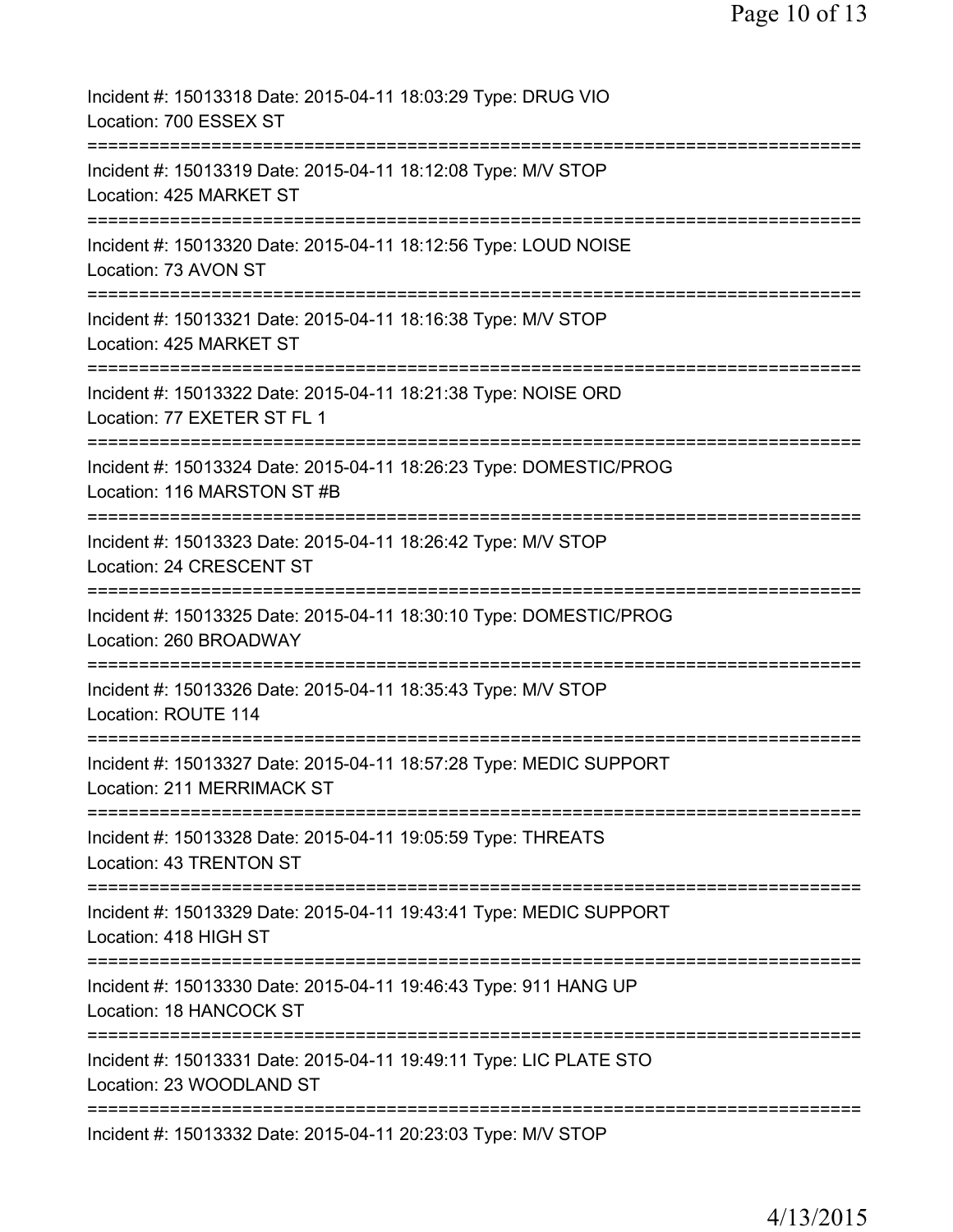| Location: 20 HANCOCK ST                                                                                                    |
|----------------------------------------------------------------------------------------------------------------------------|
| Incident #: 15013333 Date: 2015-04-11 20:29:35 Type: ANIMAL COMPL<br>Location: 311 HOWARD ST<br>========================== |
| Incident #: 15013334 Date: 2015-04-11 20:46:33 Type: SPECIAL CHECK<br>Location: 148 EXCHANGE ST #2                         |
| Incident #: 15013335 Date: 2015-04-11 20:49:39 Type: LOUD NOISE<br>Location: 137 NEWBURY ST<br>=====================       |
| Incident #: 15013336 Date: 2015-04-11 21:00:21 Type: DISTURBANCE<br><b>Location: NEWBURY</b>                               |
| Incident #: 15013337 Date: 2015-04-11 21:03:56 Type: AUTO ACC/UNK PI<br>Location: ESSEX ST & NEWBURY ST                    |
| Incident #: 15013338 Date: 2015-04-11 21:12:22 Type: M/V STOP<br><b>Location: MCKINLEY AV</b><br>========================  |
| Incident #: 15013339 Date: 2015-04-11 21:14:55 Type: M/V STOP<br>Location: 99 HAMPSHIRE ST                                 |
| Incident #: 15013340 Date: 2015-04-11 21:15:53 Type: M/V STOP<br>Location: BROADWAY & PARK ST                              |
| Incident #: 15013341 Date: 2015-04-11 21:18:26 Type: M/V STOP<br>Location: BROADWAY & VALLEY ST                            |
| Incident #: 15013342 Date: 2015-04-11 21:29:11 Type: M/V STOP<br>Location: PHILLIPS ST & SALEM ST                          |
| Incident #: 15013343 Date: 2015-04-11 21:34:04 Type: M/V STOP<br>Location: 171 NEWBURY ST                                  |
| Incident #: 15013344 Date: 2015-04-11 21:50:52 Type: ALARM/BURG<br>Location: 1035 ESSEX ST                                 |
| Incident #: 15013345 Date: 2015-04-11 22:04:37 Type: M/V STOP<br>Location: 8 INMAN ST                                      |
| Incident #: 15013346 Date: 2015-04-11 22:08:02 Type: M/V STOP<br>Location: ANDOVER ST & S BROADWAY                         |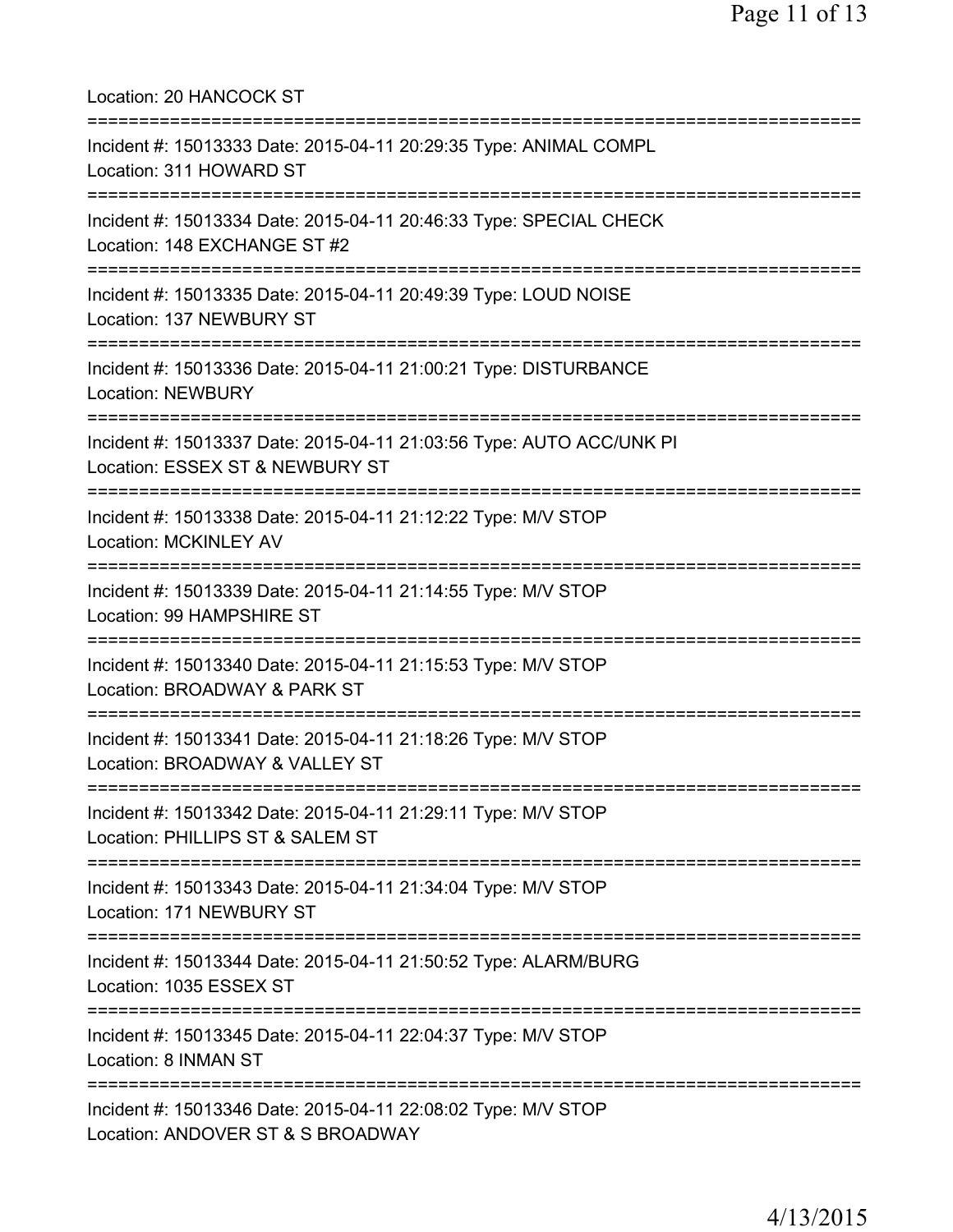| Incident #: 15013347 Date: 2015-04-11 22:16:52 Type: DISTURBANCE<br>Location: 133 WOODLAND ST                                                 |
|-----------------------------------------------------------------------------------------------------------------------------------------------|
| Incident #: 15013348 Date: 2015-04-11 22:18:35 Type: B&E/PAST<br>Location: 570 S UNION ST #18                                                 |
| Incident #: 15013349 Date: 2015-04-11 22:21:48 Type: M/V STOP<br>Location: BROADWAY & CONCORD ST                                              |
| Incident #: 15013350 Date: 2015-04-11 22:24:55 Type: NOISE ORD<br>Location: 76 CENTRE ST                                                      |
| Incident #: 15013351 Date: 2015-04-11 22:28:12 Type: CK WELL BEING<br>Location: 44 WASHINGTON ST #1                                           |
| ============================<br>:===========<br>Incident #: 15013352 Date: 2015-04-11 22:31:40 Type: DISTURBANCE<br>Location: CROSS & TREMONT |
| Incident #: 15013353 Date: 2015-04-11 22:35:22 Type: M/V STOP<br>Location: 12 SARGENT ST<br>=====================                             |
| Incident #: 15013354 Date: 2015-04-11 22:42:31 Type: INVEST CONT<br>Location: 334 PARK ST                                                     |
| Incident #: 15013355 Date: 2015-04-11 22:44:38 Type: M/V STOP<br>Location: HAVERHILL ST & UNION ST                                            |
| Incident #: 15013356 Date: 2015-04-11 22:48:55 Type: M/V STOP<br><b>Location: ALLEN ST</b>                                                    |
| Incident #: 15013357 Date: 2015-04-11 22:57:57 Type: NOISE ORD<br>Location: 356 JACKSON ST FL 3                                               |
| Incident #: 15013358 Date: 2015-04-11 23:03:38 Type: M/V STOP<br>Location: ANDOVER ST & WINTHROP AV                                           |
| Incident #: 15013359 Date: 2015-04-11 23:06:17 Type: HIT & RUN PRO<br>Location: 8 MONMOUTH ST                                                 |
| Incident #: 15013360 Date: 2015-04-11 23:15:07 Type: M/V STOP<br>Location: AMESBURY ST & COMMON ST                                            |
|                                                                                                                                               |